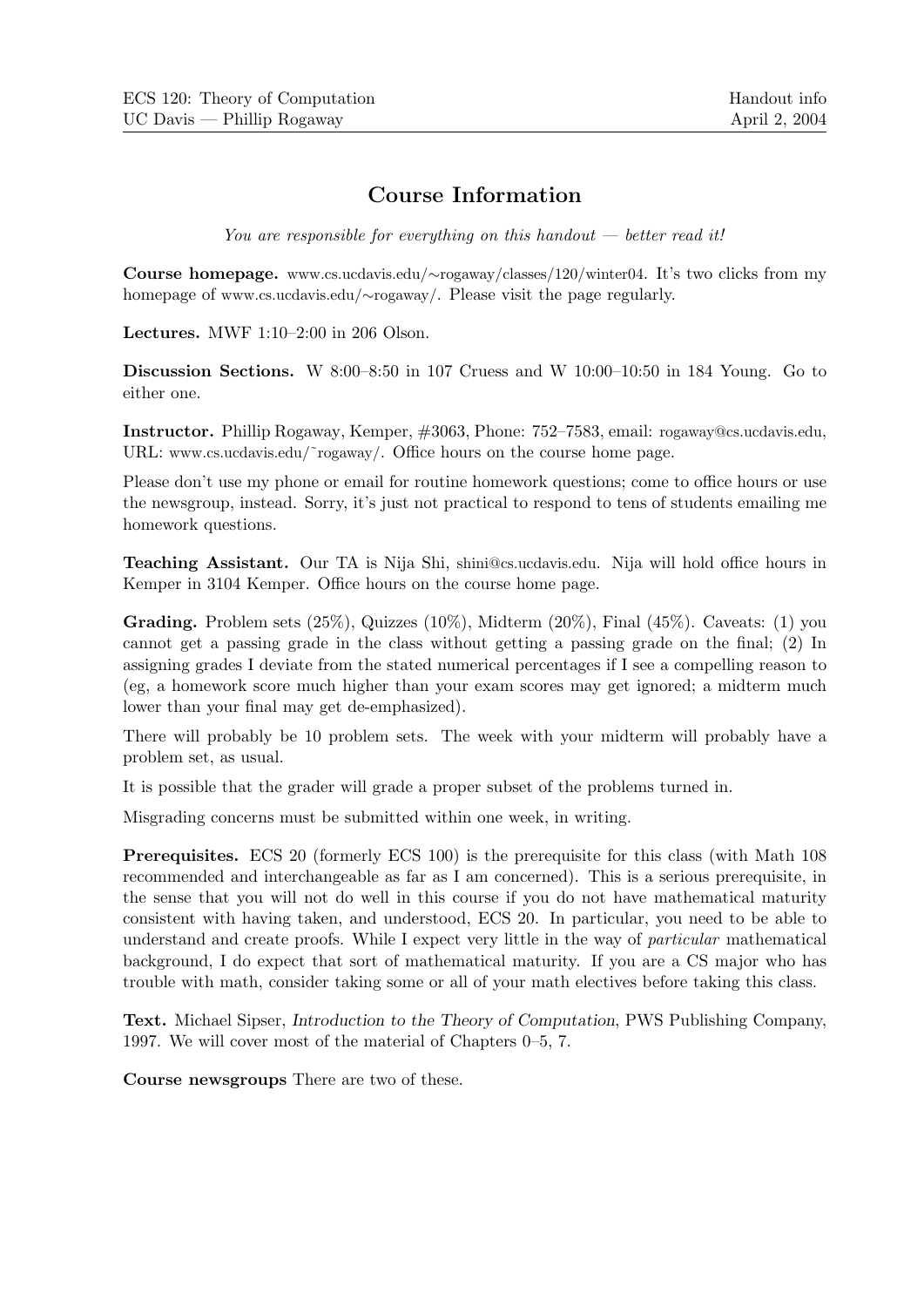ucd.class.ecs120 — This is for me and the TA to communicate things of general concern to the class (most typically, correction to any homework problems found to be in error). You are responsible for anything we post to this newsgroup. You yourselves should not post anything to this newsgroup.

ucd.class.ecs120.d — This is the "discussion" newsgroup that you may use to communicate among yourselves, and also to ask questions directed to other students at large, me, and the TAs. Read this newsgroup or not, the choice is yours. Do not post what amounts to a solution to any homework problems on this newsgroup.

Problem sets. Homeworks will usually be due on Thursdays at 4:00 pm in the turn-in box in Kemper (second floor). No late homeworks will be accepted.

Much of what one learns in this course comes from trying to solve the homework problems, so please work hard on them. I intend for you to find some of the problems challenging. If you're working at it, most of you will be able to get most of the problems with a reasonable amount of effort. Some problems you may not be able to get. Don't let it discourage you. Doing a conscientious job on the homeworks is the best preparation for the exams, and it is essential for mastery of the material.

Oddly, many students are happier to spend long hours hacking in front of a machine than peacefully thinking beneath an oak tree. Try not to be that way.

Your writeups should be clear, terse and neat. Aim for elegance. Obsess a bit. Doing your solutions in LATEX is always nice, and I encourage serious students (including anyone bound for graduate school) to learn this tool. The elegance we are striving for includes, but goes way beyond, pretty typesetting.

For me, clarity of a solution is as necessary as correctness. Don't be surprised to lose points if you provide a correct solution with a poor writeup; I always encourage our graders to do this. As with an English paper, please don't turn in a first draft; you need to refine your writeup a time or two, making it shorter, simpler, cleaner.

If you can't solve a problem, briefly indicate what you've tried and where the difficulty lies. Don't try to "fake" a solution. Know what you know and be clear about it. In grading exams you will find that I am not big on partial credit; don't expect it. Get all that you can fully right.

Collaboration. I discourage collaboration on homeworks. When I ask people who have are good at this subject if they every worked with anyone on their equivalent of this course, the answer is always no. This is a very individualistic struggle.

That said, I don't *prohibit* collaboration, and some students sincerely believe that they learn better with it. If you do collaborate, the manner in which you collaborate will have a profound impact on how much you get out of the homeworks (and this, in turn, will have a big impact on how you do on the exams). First, think about the problems and try to solve them on your own. If, after giving a problem some real though, you just cannot solve it, then you might wish to discuss it with other students, with me, or with the TA.

Academic misconduct. If you discuss problems with anyone, make certain to acknowledge him/her/them. Also acknowledge any books which you consulted other than your own. Write up problems entirely on your own (even if you discuss a problem with someone else).